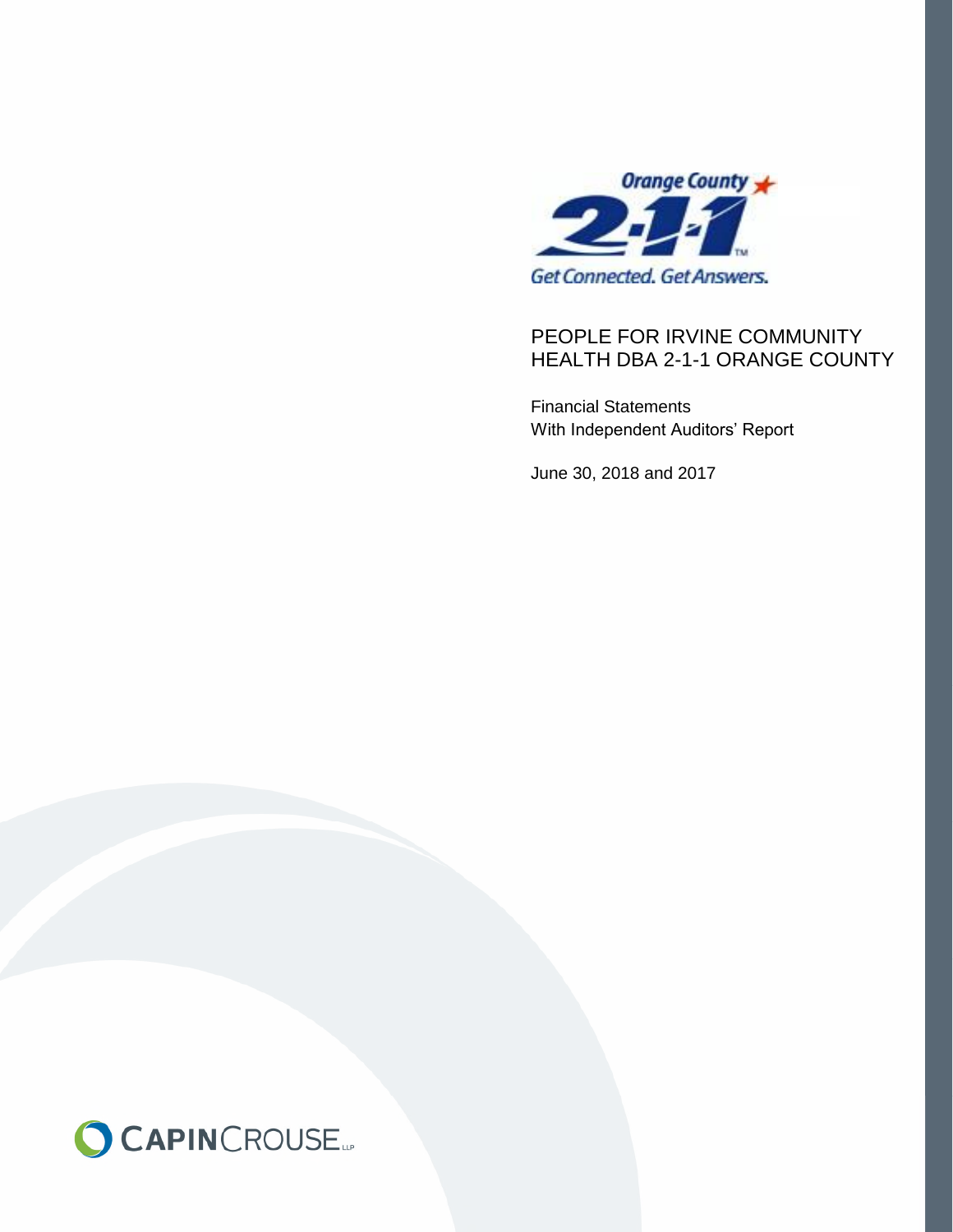### **Table of Contents**

|                                          | Page |
|------------------------------------------|------|
| <b>Independent Auditors' Report</b>      |      |
| <b>Financial Statements</b>              |      |
| <b>Statements of Financial Position</b>  | 3    |
| <b>Statements of Activities</b>          | 4    |
| <b>Statements of Functional Expenses</b> |      |
| <b>Statements of Cash Flows</b>          | 6    |
| <b>Notes to Financial Statements</b>     |      |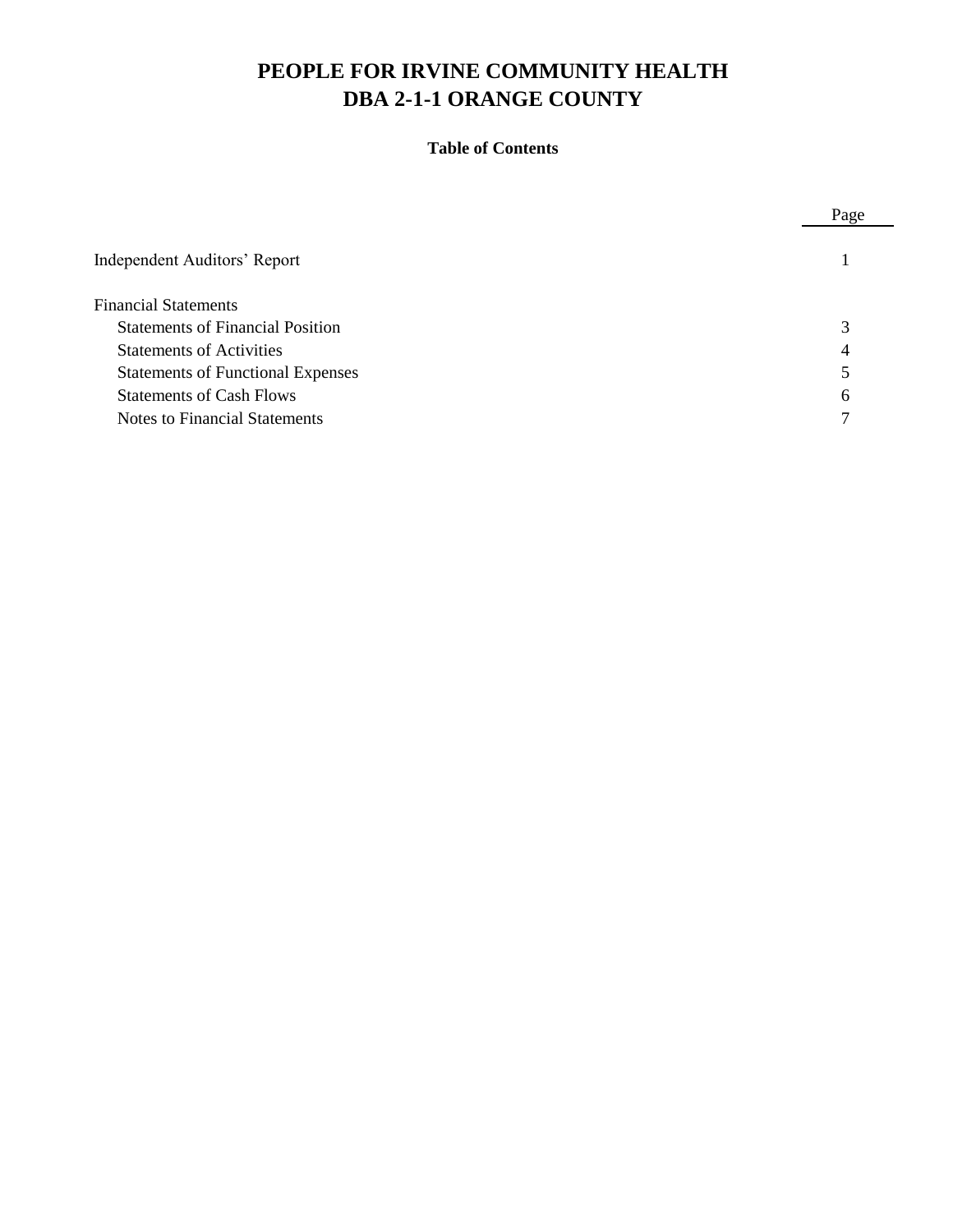

#### **INDEPENDENT AUDITORS' REPORT**

Board of Directors People for Irvine Community Health dba 2-1-1 Orange County Santa Ana, California

We have audited the accompanying financial statements of People for Irvine Community Health, dba 2-1-1 Orange County, which comprise the statements of financial position as of June 30, 2018 and 2017, and the related statements of activities, functional expenss, and cash flows for the years then ended, and the related notes to the financial statements.

#### *Management's Responsibility for the Financial Statements*

Management is responsible for the preparation and fair presentation of these financial statements in accordance with accounting principles generally accepted in the United States of America; this includes the design, implementation, and maintenance of internal control relevant to the preparation and fair presentation of financial statements that are free from material misstatement, whether due to fraud or error.

#### *Auditors' Responsibility*

Our responsibility is to express an opinion on these financial statements based on our audits. We conducted our audits in accordance with auditing standards generally accepted in the United States of America. Those standards require that we plan and perform the audit to obtain reasonable assurance about whether the financial statements are free from material misstatement.

An audit involves performing procedures to obtain audit evidence about the amounts and disclosures in the financial statements. The procedures selected depend on the auditor's judgment, including the assessment of the risks of material misstatement of the financial statements, whether due to fraud or error. In making those risk assessments, the auditor considers internal control relevant to the entity's preparation and fair presentation of the financial statements in order to design audit procedures that are appropriate in the circumstances, but not for the purpose of expressing an opinion on the effectiveness of the entity's internal control. Accordingly, we express no such opinion. An audit also includes evaluating the appropriateness of accounting policies used and the reasonableness of significant accounting estimates made by management, as well as evaluating the overall presentation of the financial statements.

We believe that the audit evidence we have obtained is sufficient and appropriate to provide a basis for our audit opinion.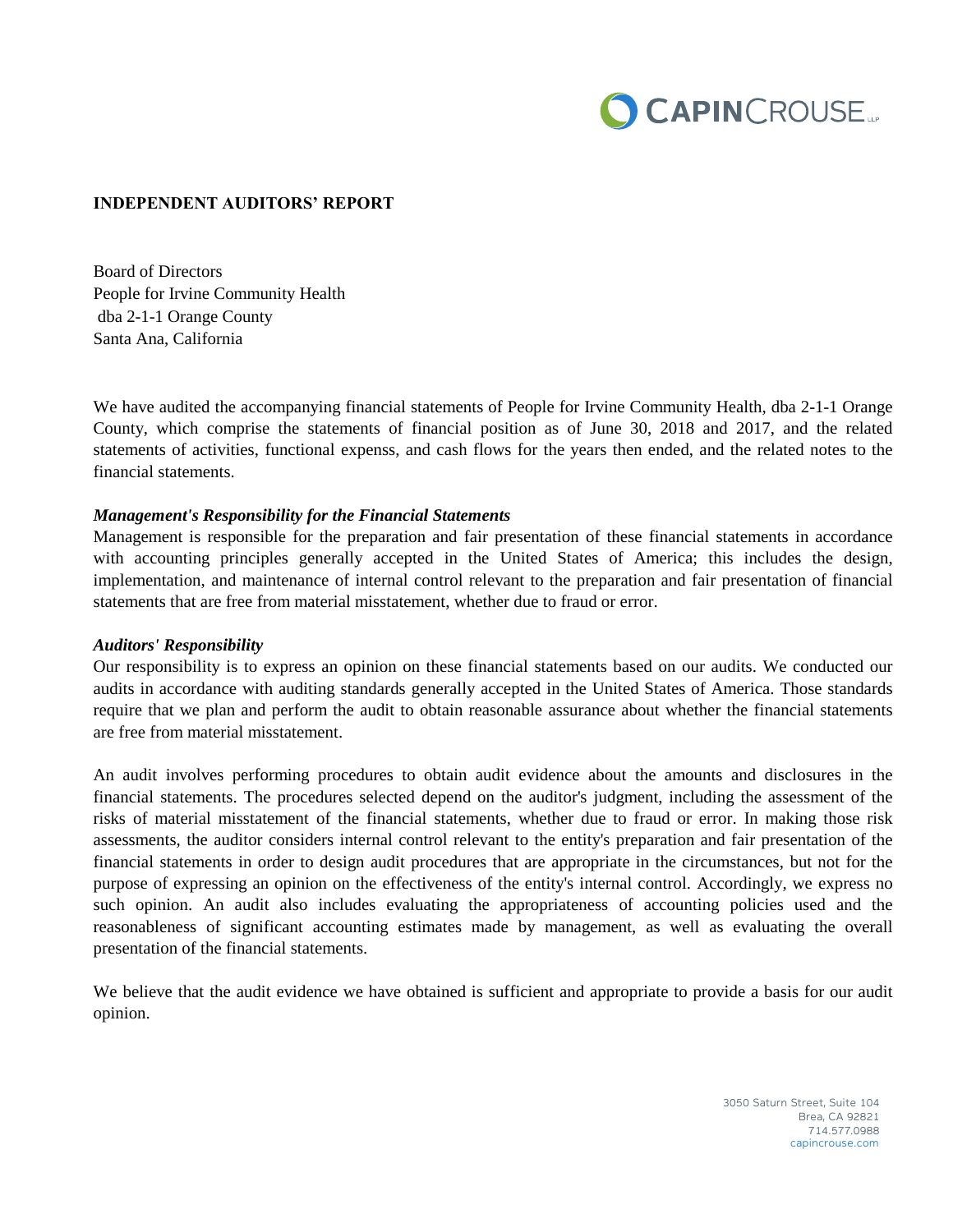Board of Directors people for Irvine Community Health<br>People for Irvine Community Health dba 2-1-1 Orange County Santa Ana, California  $R_{\text{scat}}$  statements are free of material misstatement. An audit includes consideration of internal misstatement. An audit internal misstatement of  $R_{\text{scat}}$ but not for the purpose of expression on the effectiveness of the organization of the organization of the organization of the organization of the organization of the organization of the organization of the organization of  $\frac{1}{2}$  and  $\frac{1}{2}$  reporting  $\frac{1}{2}$  no such opinion. An audit also includes examining, on a test basis, on a test basis, on a test basis, on a test basis, on a test basis, on a test basis, on a test basis, on a te Sunta Ana, Camornia

#### *Opinion*

In our opinion, the financial statements referred to above present fairly, in all material respects, the statements of financial position of People for Irvine Community Health, dba 2-1-1 Orange County as of June 30, 2018 and 2017, and the changes in activities and cash flows for the years then ended in accordance with accounting principles generally accepted in the United States of America.  $\epsilon$ 

Capin Crouse LLP

Brea, California April 17, 2020 December 13, 2012  $\Lambda$ pril 17 2020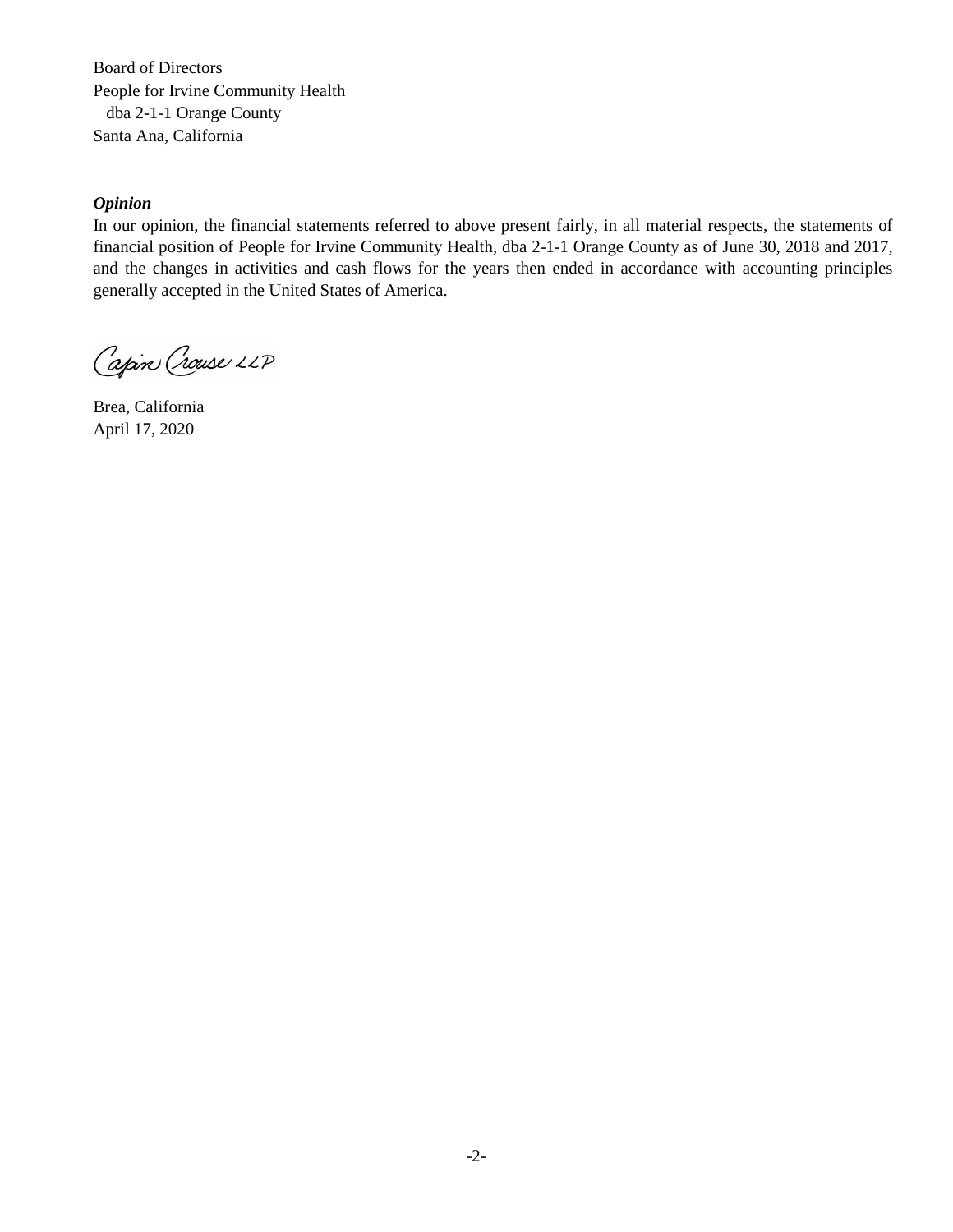### **Statements of Financial Position**

|                                              |    | June 30,  |               |
|----------------------------------------------|----|-----------|---------------|
|                                              |    | 2017      |               |
| <b>ASSETS:</b>                               |    |           |               |
| Cash and cash equivalents                    | \$ | 168,080   | \$<br>254,893 |
| Grants and accounts receivable, net          |    | 275,275   | 334,220       |
| Prepaid expenses, deposits, and other assets |    | 55,544    | 61,351        |
| <b>Total Assets</b>                          |    | 498,899   | \$<br>650,464 |
| <b>LIABILITIES AND NET ASSETS:</b>           |    |           |               |
| Accounts payable                             | \$ | 269,958   | \$<br>159,531 |
| Accrued expenses                             |    | 147,010   | 138,404       |
| Note payable                                 |    | 70,886    | 80,019        |
| <b>Total liabilities</b>                     |    | 487,854   | 377,954       |
| Net assets:                                  |    |           |               |
| Unrestricted                                 |    | (166,761) | 92,024        |
| Temporarily restricted                       |    | 177,806   | 180,486       |
| Total net assets                             |    | 11,045    | 272,510       |
| <b>Total Liabilities and Net Assets</b>      |    | 498,899   | \$<br>650,464 |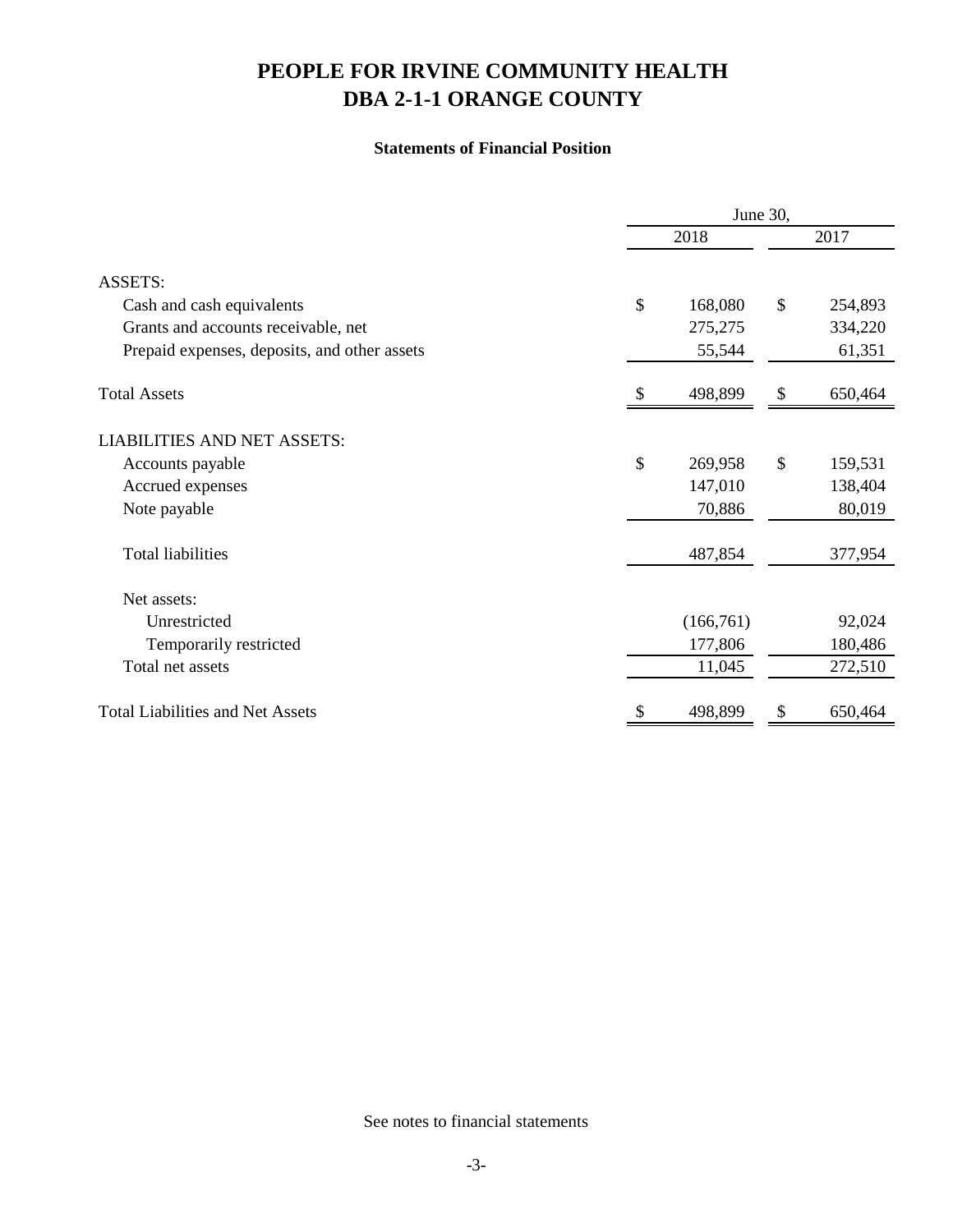#### **Statements of Activities**

|                                               | Year Ended June 30, |            |              |             |              |            |              |           |              |            |    |           |
|-----------------------------------------------|---------------------|------------|--------------|-------------|--------------|------------|--------------|-----------|--------------|------------|----|-----------|
|                                               | 2018                |            |              |             |              |            |              |           |              | 2017       |    |           |
|                                               | Temporarily         |            |              | Temporarily |              |            |              |           |              |            |    |           |
|                                               | Unrestricted        |            | Restricted   |             | Total        |            | Unrestricted |           |              | Restricted |    | Total     |
| SUPPORT, REVENUE,<br>AND RECLASSIFICATIONS:   |                     |            |              |             |              |            |              |           |              |            |    |           |
| Private grants and contributions              | $\mathcal{S}$       | 250,298    | $\mathbb{S}$ | 177,806     | $\mathbb{S}$ | 428,104    | $\mathbb{S}$ | 443,168   | $\mathbb{S}$ | 220,793    | \$ | 663,961   |
| Government grants and contracts               |                     | 3,024,472  |              |             |              | 3,024,472  |              | 2,839,493 |              |            |    | 2,839,493 |
| Contributed services                          |                     | 175,683    |              |             |              | 175,683    |              |           |              |            |    |           |
| Special events, net                           |                     | 15,919     |              |             |              | 15,919     |              | 27,502    |              |            |    | 27,502    |
| Other income                                  |                     | 1,702      |              |             |              | 1,702      |              | 8,520     |              |            |    | 8,520     |
| Net assets released from restrictions:        |                     |            |              |             |              |            |              |           |              |            |    |           |
| Satisfaction of donor restrictions            |                     | 180,486    |              | (180, 486)  |              |            |              | 140,307   |              | (140, 307) |    |           |
| Total Support, Revenue, and Reclassifications |                     | 3,648,560  |              | (2,680)     |              | 3,645,880  |              | 3,458,990 |              | 80,486     |    | 3,539,476 |
| <b>EXPENSES:</b>                              |                     |            |              |             |              |            |              |           |              |            |    |           |
| Program services                              |                     | 2,987,729  |              |             |              | 2,987,729  |              | 2,710,816 |              |            |    | 2,710,816 |
| Supporting activities:                        |                     |            |              |             |              |            |              |           |              |            |    |           |
| General and administrative                    |                     | 726,822    |              |             |              | 726,822    |              | 579,151   |              |            |    | 579,151   |
| Fundraising                                   |                     | 192,794    |              |             |              | 192,794    |              | 237,472   |              |            |    | 237,472   |
| <b>Total Expenses</b>                         |                     | 3,907,345  |              |             |              | 3,907,345  |              | 3,527,439 |              |            |    | 3,527,439 |
| Change in Net Assets                          |                     | (258, 785) |              | (2,680)     |              | (261, 465) |              | (68, 449) |              | 80,486     |    | 12,037    |
| Net Assets, Beginning of Year                 |                     | 92,024     |              | 180,486     |              | 272,510    |              | 160,473   |              | 100,000    |    | 260,473   |
| Net Assets, End of Year                       | \$                  | (166,761)  | \$           | 177,806     | \$           | 11,045     | \$           | 92,024    | \$           | 180,486    | \$ | 272,510   |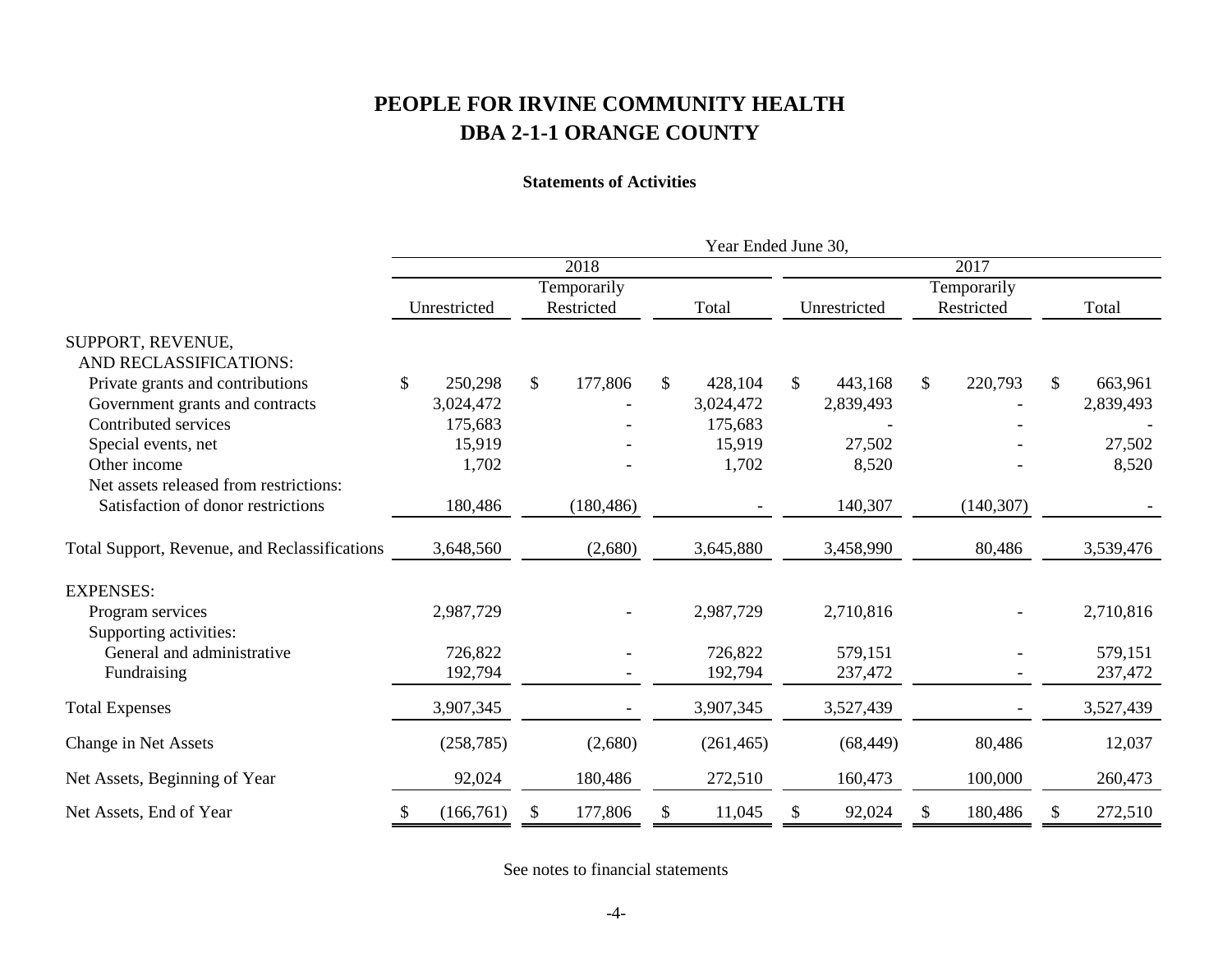### **Statements of Functional Expenses**

|                        |                              |               |                |              |             |               | Year Ended June 30, |               |                              |    |                |               |             |                 |
|------------------------|------------------------------|---------------|----------------|--------------|-------------|---------------|---------------------|---------------|------------------------------|----|----------------|---------------|-------------|-----------------|
|                        | 2018                         |               |                |              |             |               |                     |               |                              |    |                | 2017          |             |                 |
|                        | <b>Supporting Activities</b> |               |                |              |             |               |                     |               | <b>Supporting Activities</b> |    |                |               |             |                 |
|                        | Program                      |               | General and    |              |             |               |                     |               | Program                      |    | General and    |               |             |                 |
|                        | Services                     |               | Administrative |              | Fundraising |               | Total               |               | Services                     |    | Administrative |               | Fundraising | Total           |
| Wages and benefits     | \$<br>1,858,314              | <sup>\$</sup> | 475,006        | $\mathbb{S}$ | 115,766     | <sup>\$</sup> | 2,449,086           | <sup>\$</sup> | 1,803,341                    | \$ | 473,445        | <sup>\$</sup> | 137,047     | \$<br>2,413,833 |
| Information technology | 548,960                      |               | 2,993          |              | 6,423       |               | 558,376             |               | 165,795                      |    | 11,506         |               | 6,865       | 184,166         |
| Equipment and software | 14,140                       |               | 2,680          |              | 1,027       |               | 17,847              |               | 14,604                       |    | 3,341          |               | 675         | 18,620          |
| Rent and facilities    | 159,368                      |               | 21,886         |              | 6,752       |               | 188,006             |               | 141,778                      |    | 27,048         |               | 4,949       | 173,775         |
| Professional services  | 339,397                      |               | 184,566        |              | 51,913      |               | 575,876             |               | 469,871                      |    | 32,380         |               | 70,365      | 572,616         |
| Other expenses         | 67,550                       |               | 39,691         |              | 10,913      |               | 118,154             |               | 115,427                      |    | 31,431         |               | 17,571      | 164,429         |
| Total                  | 2,987,729                    | \$.           | 726,822        | \$           | 192,794     |               | 3,907,345           |               | 2,710,816                    |    | 579,151        | \$            | 237,472     | 3,527,439       |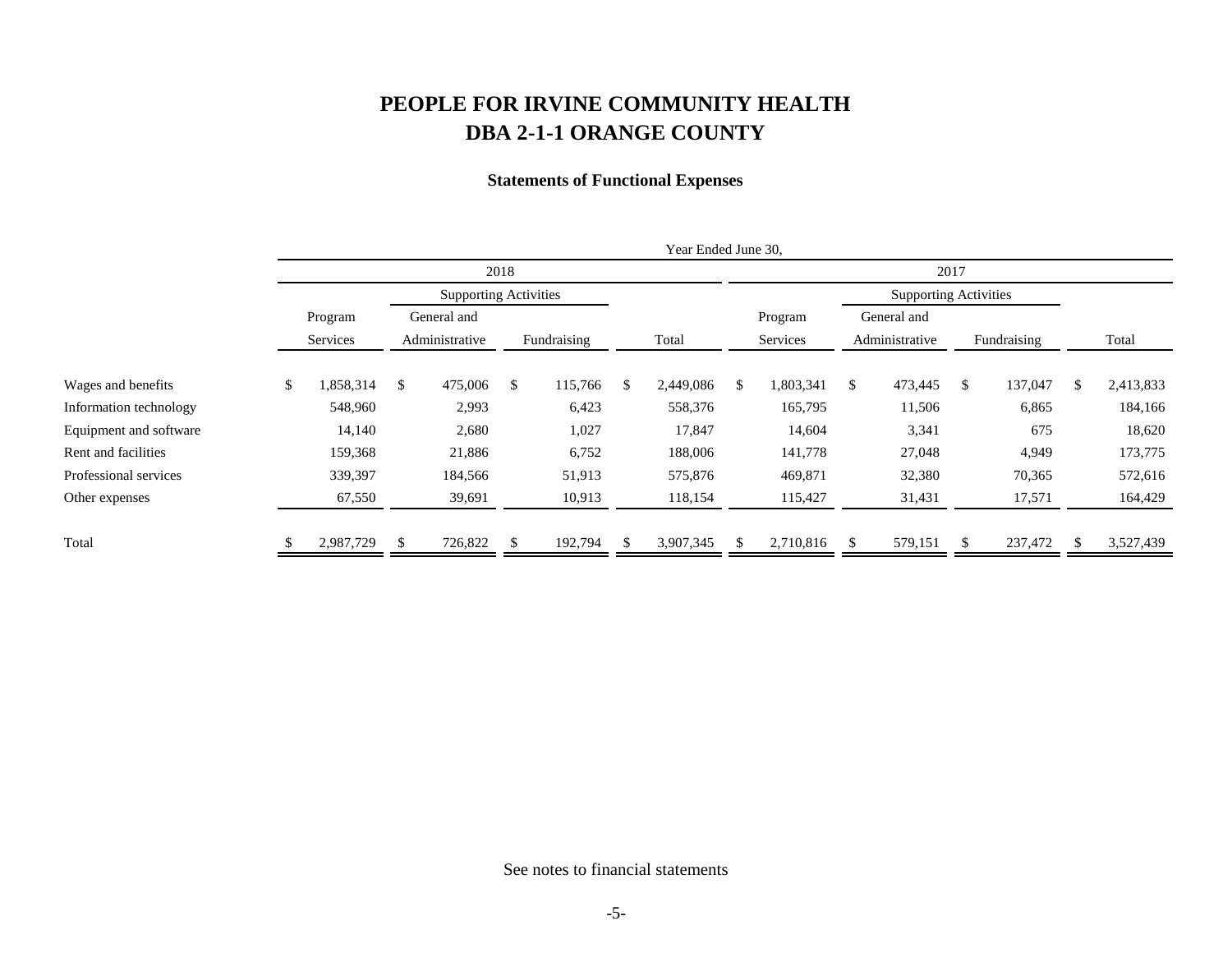#### **Statements of Cash Flows**

|                                                           | Year Ended June 30, |            |    |           |  |
|-----------------------------------------------------------|---------------------|------------|----|-----------|--|
|                                                           |                     | 2018       |    | 2017      |  |
| <b>CASH FLOWS FROM OPERATING ACTIVITIES:</b>              |                     |            |    |           |  |
| Change in net assets                                      | $\mathsf{\$}$       | (261, 465) | \$ | 12,037    |  |
| Adjustments to reconcile change in net assets to net cash |                     |            |    |           |  |
| provided (used) by operating activities:                  |                     |            |    |           |  |
| Allowance for doubtful accounts                           |                     | 5,000      |    | 5,000     |  |
| Net change in:                                            |                     |            |    |           |  |
| Grants and accounts receivable                            |                     | 53,945     |    | 204,095   |  |
| Prepaid expenses, deposits, and other assets              |                     | 5,807      |    | (51, 337) |  |
| Accounts payable                                          |                     | 110,427    |    | (11, 639) |  |
| Accrued expenses                                          |                     | 8,606      |    | 34,627    |  |
| Net Cash (Used In) Provided by Operating Activities       |                     | (77, 680)  |    | 192,783   |  |
| CASH FLOWS FROM FINANCING ACTIVITIES:                     |                     |            |    |           |  |
| Borrowings on note payable                                |                     | 6,960      |    | 32,222    |  |
| Principal payments on note payable                        |                     | (16,093)   |    | (51,759)  |  |
| Net Cash Used in Financing Activities                     |                     | (9,133)    |    | (19, 537) |  |
| Change in Cash and Cash Equivalents                       |                     | (86, 813)  |    | 173,246   |  |
| Cash and Cash Equivalents, Beginning of Year              |                     | 254,893    |    | 81,647    |  |
| Cash and Cash Equivalents, End of Year                    | <sup>\$</sup>       | 168,080    | \$ | 254,893   |  |
| SUPPLEMENTAL DISCLOSURE:                                  |                     |            |    |           |  |
| Cash paid for interest                                    | \$                  | 11,536     | \$ | 11,281    |  |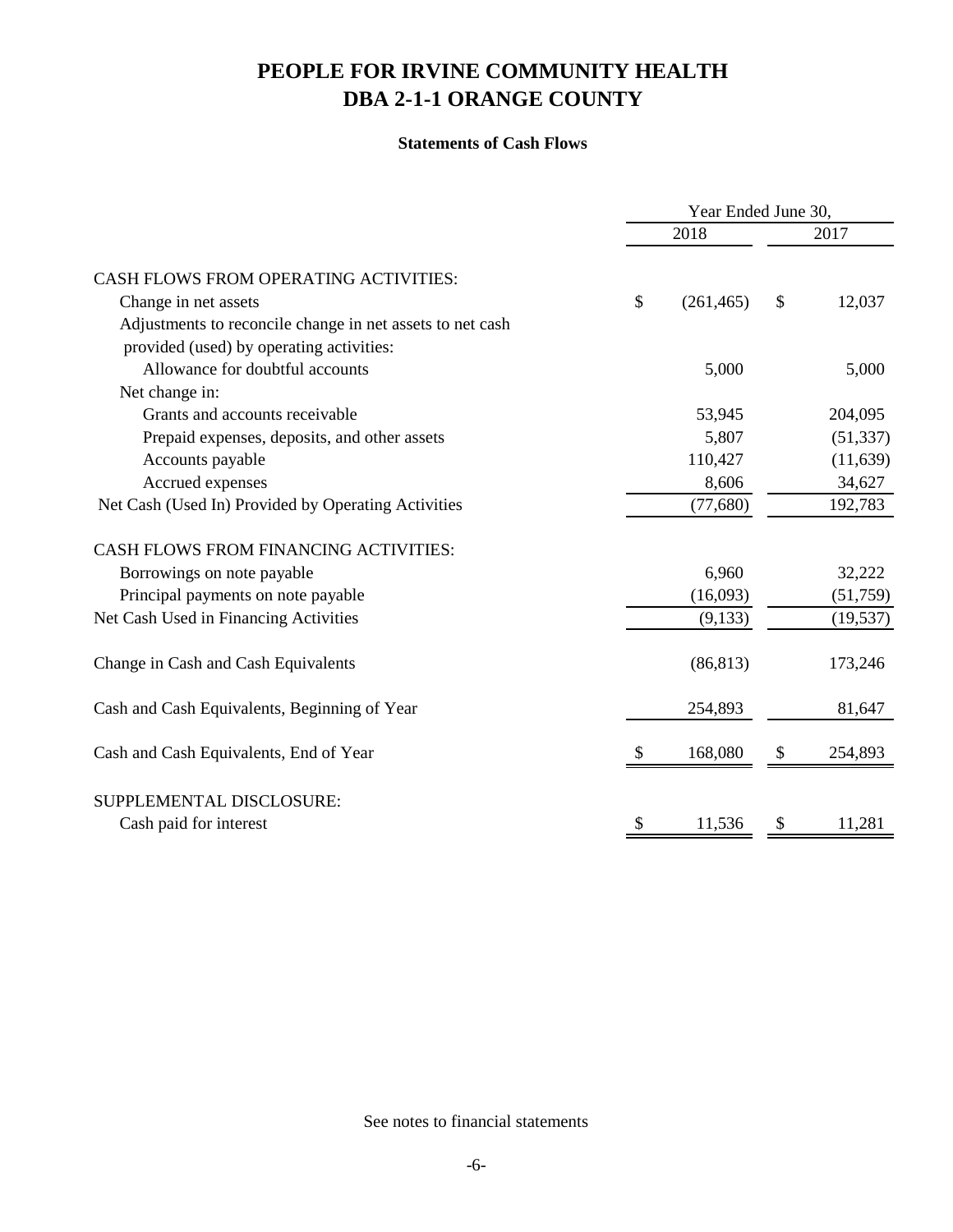#### **Notes to Financial Statements**

June 30, 2018 and 2017

#### 1. NATURE OF ORGANIZATION:

People for Irvine Community Health was established in 1984 and is known as 2-1-1 Orange County (211 OC). On April 1, 2004, the Public Utilities Commission of the state of California authorized 211OC to use the 2-1-1 abbreviated dialing code to provide information and referral services to all of Orange County. This authority is granted for an indefinite term. 2-1-1 is the national abbreviated dialing code designated by the Federal Communications Commission to be used to phone non-emergency information and referral providers. 211 OC is a California not-for-profit corporation.

Additionally, 211OC has expanded its service offerings to be a leader and catalyst in promoting, creating, building, supporting, and sustaining viable solutions to homelessness, hunger, and inadequate health care in Orange County, California. 211OC coordinates with a group of public and private organizations who support our efforts and work with them toward strengthening Orange County's system of care. The organization's primary source of revenue consists of tax-deductible contributions and support from governmental entities and private foundation grants.

#### 2. SUMMARY OF SIGNIFICANT ACCOUNTING POLICIES:

The financial statements of 211OC have been prepared on the accrual basis of accounting in accordance with accounting principles generally accepted in the United States of America. The significant accounting policies adopted by 211OC are described below.

### CASH AND CASH EQUIVALENTS

For statements of financial position and cash flow purposes, cash and cash equivalents consist primarily of cash on deposit. At June 30, 2018 and 2017, 211OC's cash balances did not exceed federally insured limits.

### GRANTS AND ACCOUNTS RECEIVABLE

Grants and accounts receivable consist primarily of grants receivable from government entities and private foundations. All amounts are expected to be collected within one year. Balances that remain outstanding after reasonable collection efforts are written off through a charge to the allowance for doubtful accounts and a credit to accounts receivable. For each of the years ended June 30, 2018 and 2017, balance in the allowance for doubtful accounts were \$5,000 for both years.

#### PROPERTY AND EQUIPMENT

Purchased property and equipment with a value of \$5,000 or greater is capitalized and stated at cost, net of accumulated depreciation and amortization. Property and equipment is reported at fair value on the date of the gift, net of accumulated depreciation and amortization. Furniture and equipment is depreciated over its estimated useful lives on a straight-line basis. The useful lives of fixed assets range from three to seven years.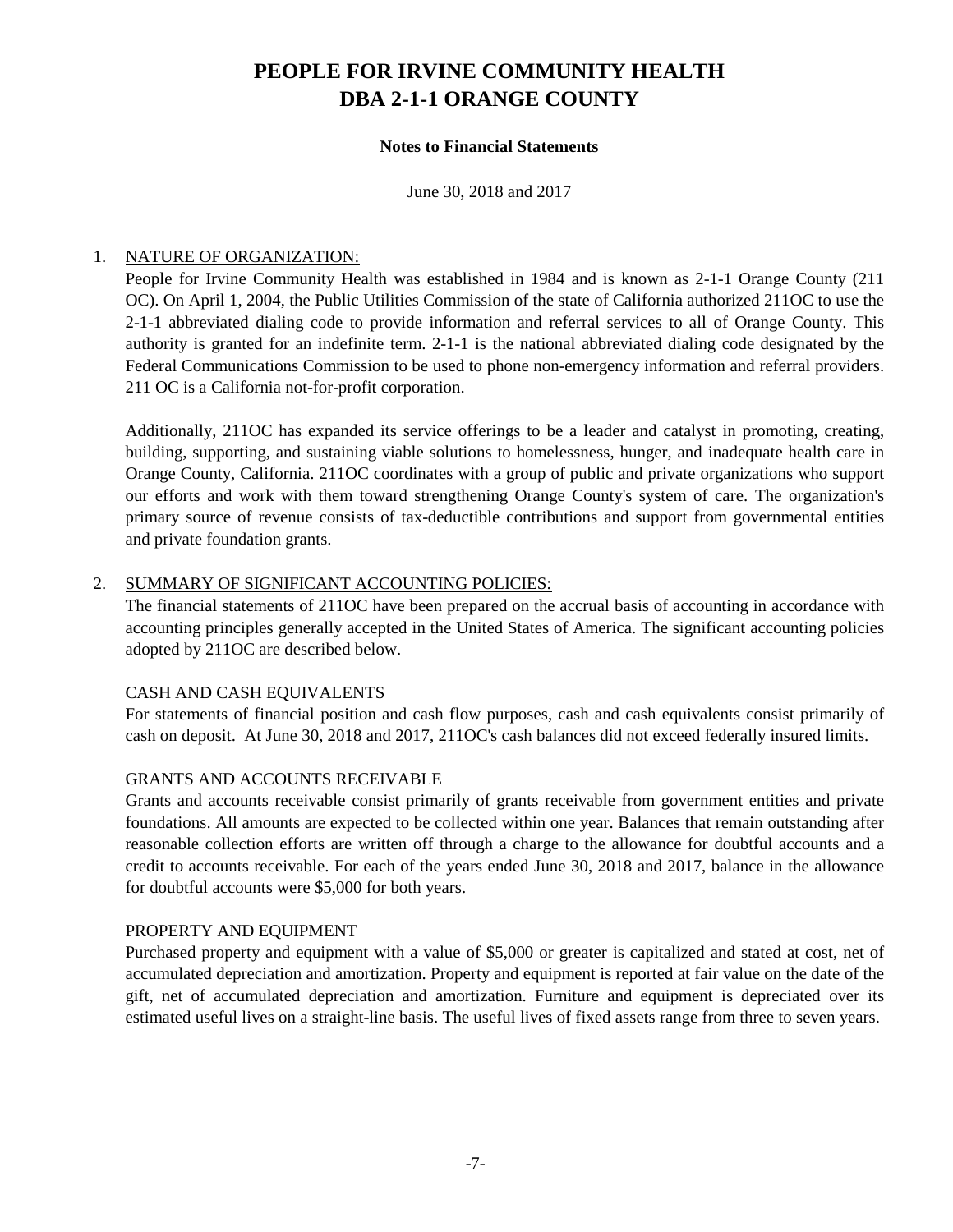### **Notes to Financial Statements**

June 30, 2018 and 2017

### 2. SUMMARY OF SIGNIFICANT ACCOUNTING POLICIES, continued:

#### NET ASSETS

The financial statements report amounts by the following net asset classifications:

*Unrestricted net assets* are currently available at the discretion of the board of directors for use in the operations.

*Temporarily restricted net assets* are contributed with donor stipulations for specific programs and purposes, as well as grants not yet received.

All contributions are considered available for unrestricted use unless specifically restricted by the donor or subject to legal restrictions.

#### SUPPORT, REVENUE, AND EXPENSES

Contributions are recorded when cash or unconditional promises-to-give have been received, or ownership of donated assets is transferred to 211OC. Conditional promises-to-give are recognized as revenue when the conditions on which they depend are substantially met.

Contributions are recorded as temporarily restricted if they are received with donor stipulations that limit their use through purpose and/or time restrictions. When donor restrictions expire, that is when the purpose restriction is fulfilled or the time restriction expires, net assets are reclassified from temporarily restricted to unrestricted net assets and reported in the accompanying statements of activities as net assets released from restrictions.

For contributions restricted by donors for the acquisition of property or other long-lived assets, the restriction is considered to be met when funds are spent to purchase or construct the property or other long-lived asset.

Revenue is recorded when earned. Expenses are recorded when incurred in accordance with the accrual basis of accounting.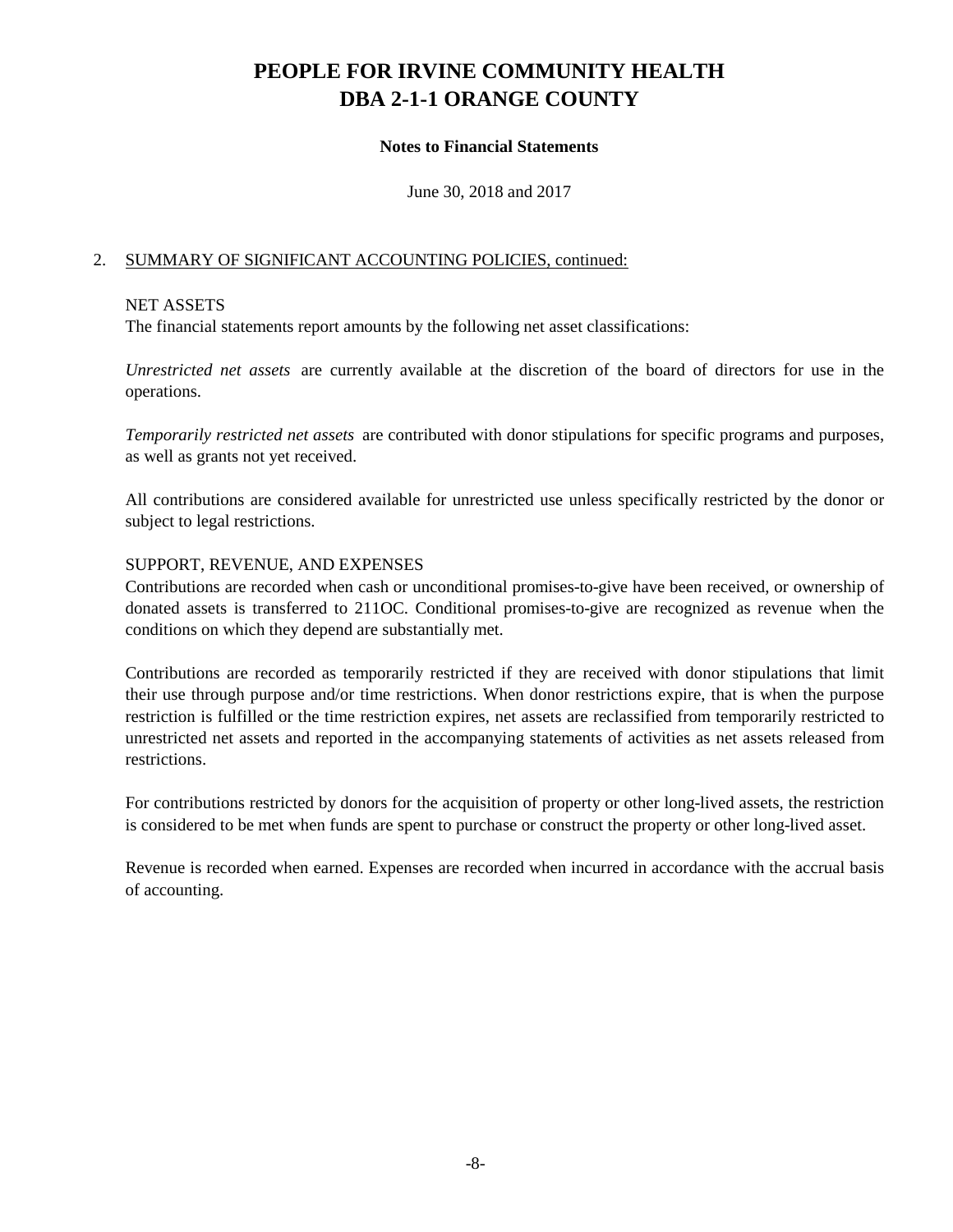#### **Notes to Financial Statements**

June 30, 2018 and 2017

#### 2. SUMMARY OF SIGNIFICANT ACCOUNTING POLICIES, continued:

#### FUNCTIONAL ALLOCATION OF EXPENSES

The costs of providing the various program services and supporting activities have been summarized on a functional basis on the accompanying statements of functional expenses. Accordingly, certain costs, such as wages and benefits, have been allocated among the program services and supporting activities. For the years ended June 30, 2018 and 2017, there were no joint costs.

#### USE OF ESTIMATES

The preparation of financial statements in conformity with accounting principles generally accepted in the United States of America requires that management make estimates and assumptions that affect certain reported amounts and disclosures. Accordingly, actual results could differ from those estimates.

#### REVENUE CONCENTRATION

Each year, 211OC applies for an annual grant renewal from the U.S. Department of Housing and Urban Development (HUD), which constituted 45% of total revenue received during the year ended June 30, 2018 and 44% of total revenue received during the year ended June 30, 2017.

#### 3. PROPERTY AND EQUIPMENT:

Property and equipment as of June 30, 2018 and 2017, consist of:

|                               |             | June 30,   |  |  |  |  |
|-------------------------------|-------------|------------|--|--|--|--|
|                               | 2018        | 2017       |  |  |  |  |
| Leasehold improvements        | \$<br>4,725 | 4,725<br>S |  |  |  |  |
| Furniture and equipment       | 306,451     | 306,451    |  |  |  |  |
|                               | 311,176     | 311,176    |  |  |  |  |
| Less accumulated depreciation | (311, 176)  | (311, 176) |  |  |  |  |
|                               |             |            |  |  |  |  |

#### 4. LEASES:

211OC leases office space and copier equipment under operating leases ending April 2020 and May 2021, respectively. Lease expense for the years ended June 30, 2018 and 2017, was \$119,647 and \$119,280, respectively. The minimum future payments are:

| <u>Year Ending June 30,</u> |    |         |
|-----------------------------|----|---------|
| 2019                        | S. | 108,396 |
| 2020                        |    | 93,028  |
| 2021                        |    | 7,713   |
|                             |    |         |
|                             |    | 209,138 |